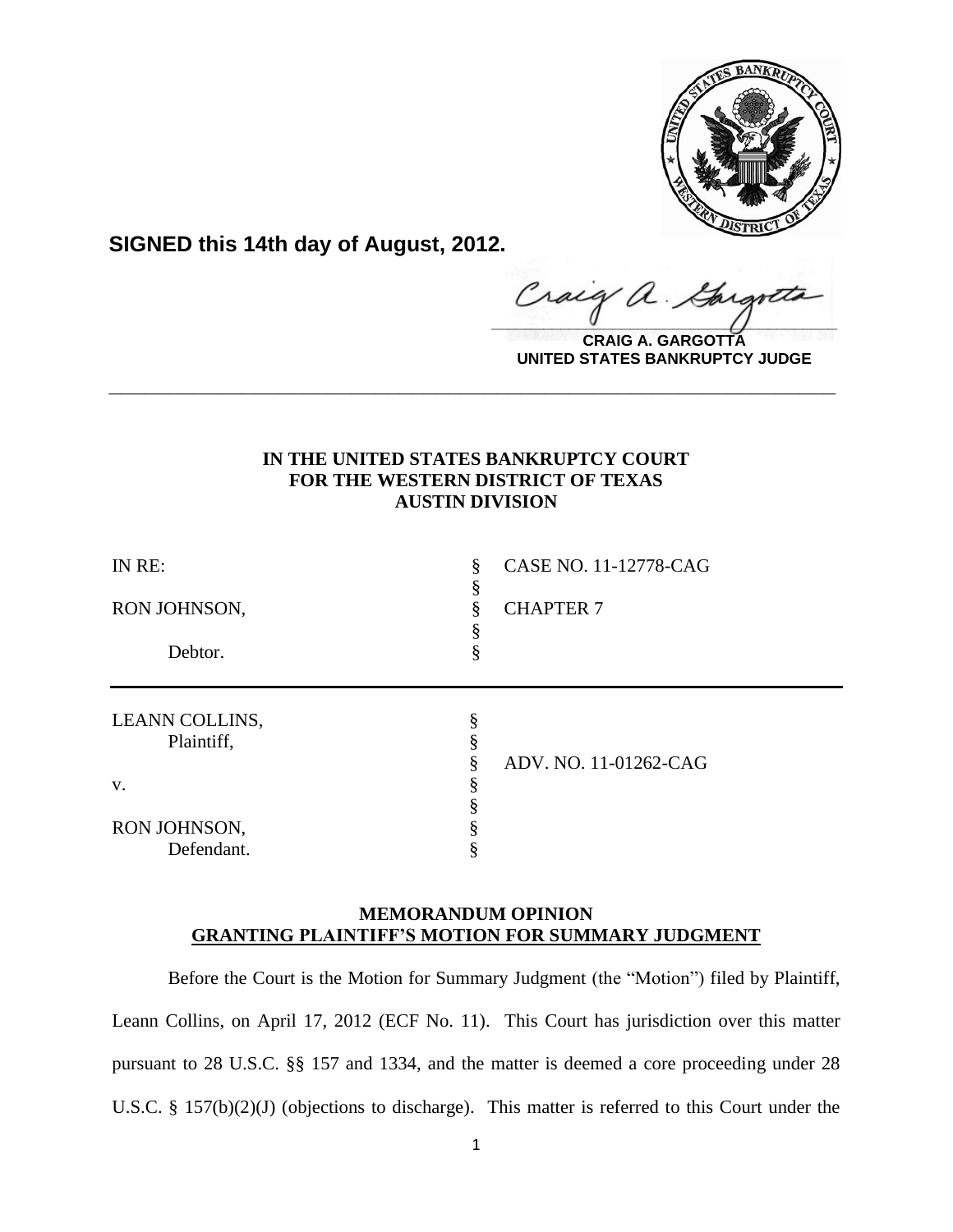District's Standing Order of Reference. Venue is proper under 28 U.S.C. §§ 1408 and 1409.A hearing was held on June 6, 2012 to consider the Motion. Having considered the pleadings and the record in this case, the Court finds that the matter is ripe for summary judgment. *See* Fed. R. Civ. P. 56(c) (made applicable to this adversary proceeding by Fed. R. Bankr. P. 7056).

## **FACTUAL AND PROCEDURAL BACKGROUND**

Plaintiff, Leann Collins, is a professional photographer residing in Austin, Texas. She is best known as a wildlife photographer, but some of her work also includes fine art nudes. Defendant/Debtor, Ron Johnson, is the owner of Texas Adult Guide Publishing, Inc. (TAG) which publishes an adult-entertainment magazine, both in print and online. In June and July 2010, TAG ran an advertisement that Collins alleges contained copyrighted photographs from her website, used without her permission. In January 2011, Collins initiated a copyright infringement suit in the U.S. District Court for the Southern District of Texas against the Defendant, TAG, and Provocative Fine Art Models & Escorts, the company that the advertisement promoted. Collins also sued Anthony Gray, Gray Entertainment, Inc., and S.Q. Media, Inc. based on similar advertisements that ran in another adult-entertainment magazine called Adult Quest.

On November 9, 2011, Debtor filed for bankruptcy in this Court under Chapter 7 in Case No. 11-12778 (*see* ECF No. 1). On December 9, 2011, Collins filed a Complaint Objecting to Discharge of Debtor pursuant to 11 U.S.C. § 727. On this same date, she filed a Complaint Seeking Nondischargeability of Debt under 11 U.S.C. § 523, initiating another adversary proceeding against the Debtor (*see* Adv. No. 11-01263, ECF No. 1). On January 6, 2012, Plaintiff filed her Objections to Valuations and Exemptions in the Debtor's main bankruptcy case. (Case No. 11-12778, ECF No. 25)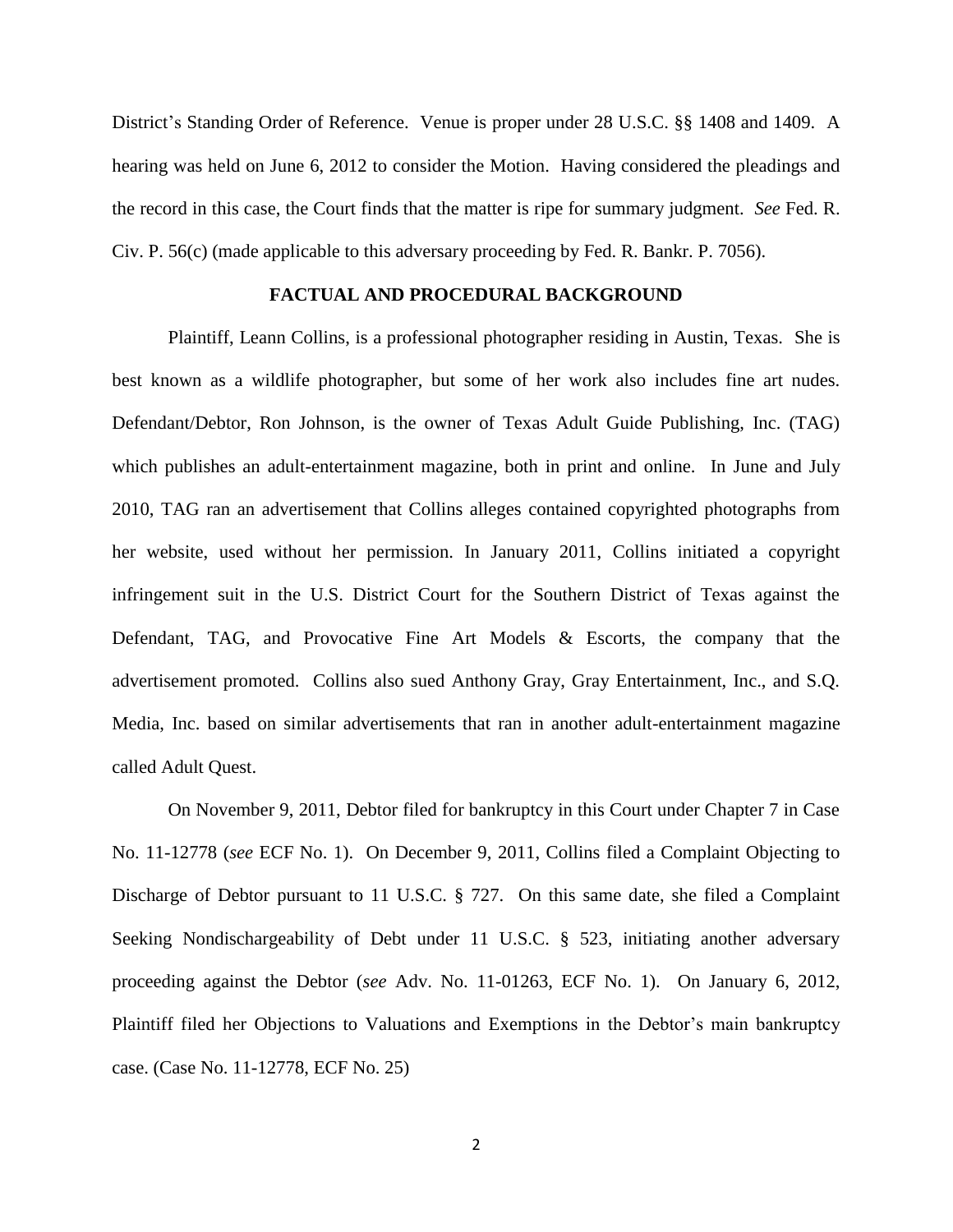On April 17, 2012, Plaintiff filed her Motion for Summary Judgment with regard to her § 727 claim. The Court will address the details of the Motion below in the context of the Parties' Contentions (ECF No. 8). On April 18, 2012, the Court entered a Scheduling Order, setting a May 8 deadline for responses and responsive affidavits and a May 22 deadline for all supplemental affidavits, briefs, and replies (ECF No. 9). On May 8, 2012, Defendant filed his initial Response (ECF No. 16). On May 17, 2012, Plaintiff filed a Reply (ECF No. 17). On May 22, 2012, Defendant filed an Amended Response with an attached supporting affidavit (ECF No. 19).

Two days after the Court's deadline for filing supplemental affidavits, briefs, and replies had passed, on May 24, 2012, Defendant filed an identical Amended Response with additional exhibits attached (ECF No. 20).<sup>1</sup> On May 30, 2012, Plaintiff filed a Supplemental Response objecting to both of Defendant's Amended Responses as late-filed, apparently being under the impression that the filing deadline was May 8, 2012 (ECF Nos. 9 and 21). On June 5, 2012, Defendant filed a Response to Plaintiff's objection to Debtor's Amended Responses, admitting that Debtor's attorney should have requested leave of Court before attempting to file the supplemental responses, apparently under the same misimpression (ECF No. 23). On that same day, Debtor filed a Motion for Leave of Court to Amend Responses (ECF No. 22).

A hearing on the Motion for Summary Judgment was held on June 6, 2012, at which both parties and their attorneys appeared. At this time, the Court took the matter under advisement.

l

<sup>&</sup>lt;sup>1</sup> The Amended Response filed on May 22, 2012 was signed as written and submitted by the *Pro Se* Defendant, Ron Johnson. The identical Amended Response filed May 24, 2012, however, was signed as written and submitted by Michael Spinks, the Defendant's current counsel. Both Responses were electronically filed by Michael Spinks. All of Defendant's filings up until May 24, 2012 had been submitted as *Pro Se*.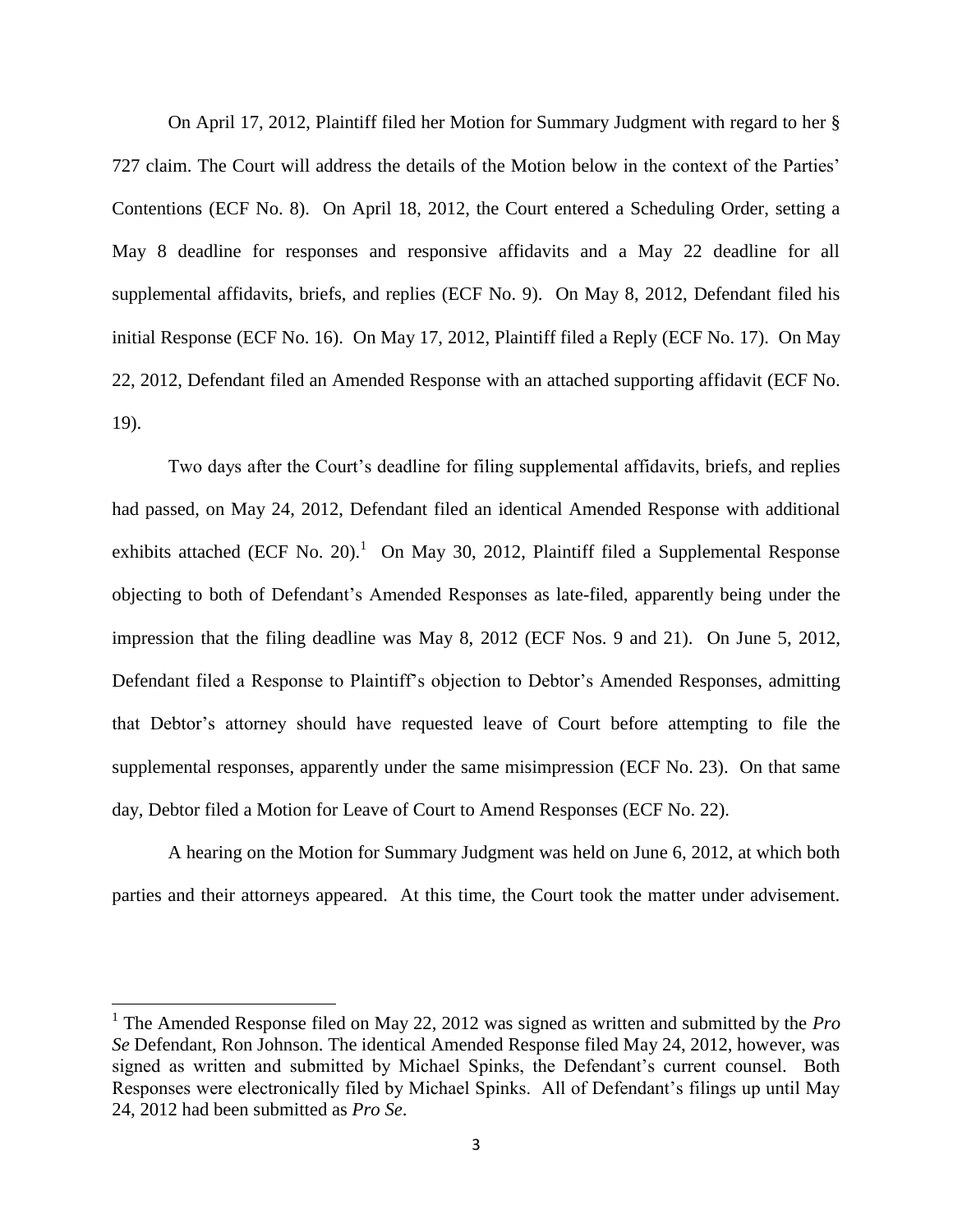On June 7, 2012, the Court entered an Order Granting Defendant's Motion for Leave of Court to File Late Amended Responses (ECF No. 24).

### **PARTIES' CONTENTIONS**

In the introduction of the Complaint, it appears that Plaintiff, without citing any part of the Code, modeled language after multiple provisions of § 727 to make conclusory legal statements about Debtor's actions. Plaintiff goes on to pair factual allegations with §§  $727(a)(2)(A)$  and  $(a)(4)(A)$  but never with any of the other provisions paraphrased in the introduction. In the prayer for relief in the Complaint, the Plaintiff only cites to  $\S 727(a)(2)(A)$ and  $(a)(4)(A)$ .<sup>2</sup>

In Count 1 of the Complaint, under  $\S$  727(a)(2)(A), Collins alleged that Debtor transferred property of the estate--namely, a lingerie store called Undercover Style--within one year of the petition with intent to delay or defraud the creditors. In Count 2 of the Complaint, under § 727(a)(4), Collins alleged that Debtor knowingly made a false oath on his Schedules and Statement of Financial Affairs ("SOFA") (ECF No. 7). In particular, Collins alleged that Debtor failed to disclose Undercover Style and TAG as his businesses and failed to list certain bank accounts, the lease on the his apartment and office, and other income and assets.

On January 6, 2012, Defendant filed an Answer to the Complaint (ECF No. 3). In it, Defendant entered general denials of each of Plaintiff's allegations. He repeatedly asserted that any omissions in his schedules and SOFA were unintentional and were subsequently corrected in his amended filings. In response to the allegation that he failed to disclose some of his business income, Defendant asserted that Plaintiff had used total revenue figures when listing gross

 $\overline{\phantom{a}}$ 

<sup>&</sup>lt;sup>2</sup> In the heading of Count 2 of the Complaint Plaintiff cites the broader provision of § 727(a)(4) but all of the citations, arguments, and factual allegations under this heading go only to  $§ 727(a)(4)(A).$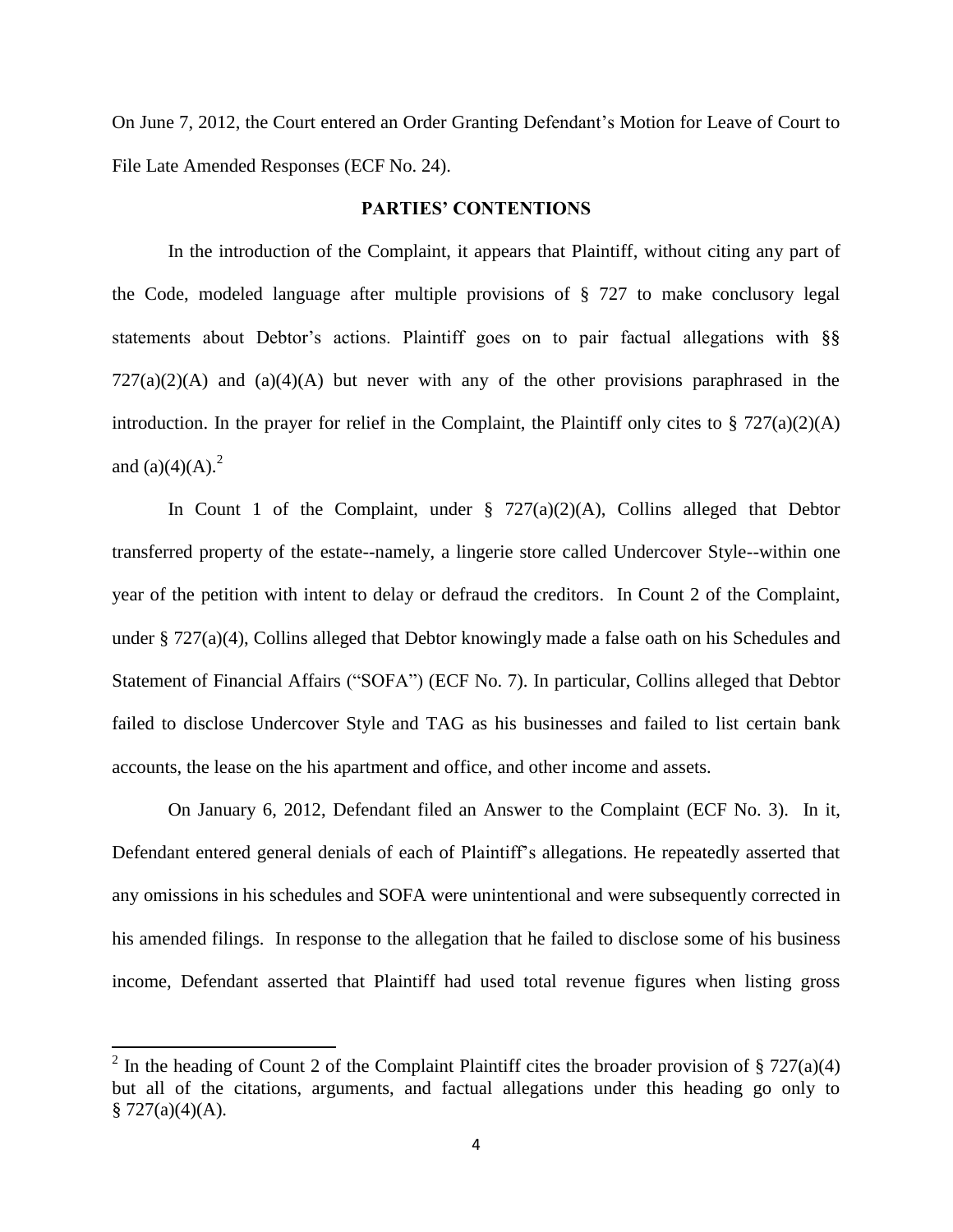income, causing the income report to seem inaccurate when it was not. No additional evidence or exhibits were provided. (ECF No. 3).

In Plaintiff's Motion for Summary Judgment, she requests relief under four provisions of 11 U.S.C. § 727 although only two of those provisions were pled in the Complaint (ECF No. 8, at 41-42; ECF No. 1).<sup>3</sup>

The following two provisions were pled in the Complaint and argued in the Motion for Summary Judgment. First, under 11 U.S.C. § 727(a)(2)(A), Plaintiff contends that Debtor, with intent to hinder, delay, or defraud a creditor, transferred property of the debtor within one year before the date of the filing of the petition when he sold the lingerie store, Undercover Style (ECF No. 8, at 22-23). Plaintiff seems to also contend that Debtor concealed the TAG magazine business, with the same intent, within one year before the date of the filing of the petition. *Id.* Second, under 11 U.S.C. § 727(a)(4)(A), Plaintiff argues that Debtor knowingly and fraudulently made a false oath or account in connection with the case (ECF No. 8, at 22). This claim arises out of multiple suspected instances of Debtor failing to disclose information, including compensation, transfers, and assets from his businesses (ECF No. 8, at 25-29, 33-34). Plaintiff further argues that the fact that Debtor's failure to correct certain omissions on his Schedule until after Plaintiff brought them to light, indicates that Debtor possessed the requisite fraudulent intent (ECF No. 8, at 24-29).

In her Motion for Summary Judgment, Plaintiff goes on to pray for relief under two additional provisions of § 727 that were not pled in the Complaint. Under 11 U.S.C. §  $727(a)(2)(B)$ , Plaintiff argues that Debtor, with intent to hinder, delay, or defraud a creditor,

 $\overline{\phantom{a}}$ 

<sup>&</sup>lt;sup>3</sup> The four provisions include §§ 727(a)(2)(A), (a)(4)(A), (a)(2)(B), and (a)(3). The Motion also referenced 11 U.S.C. § 727(a)(4)(D) and § 727(a)(7) as grounds for denying Debtor's discharge, but did not list these in the Prayer (ECF No. 8, at 21, 36, 42).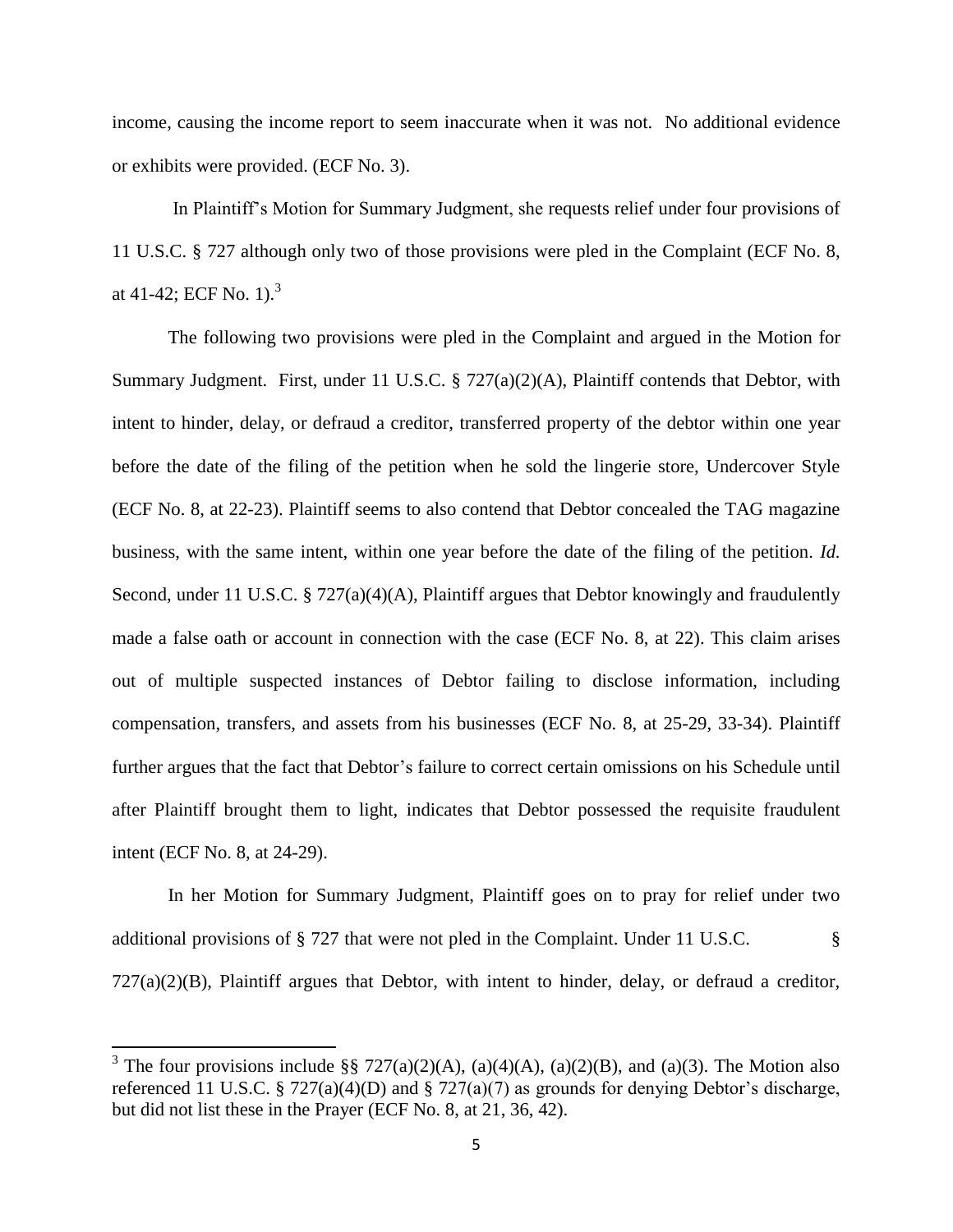transferred, removed, destroyed, mutilated, or concealed property of the estate, or permitted property of the estate to be transferred, removed, destroyed, mutilated or concealed, *after* the date of the filing of the petition (ECF No. 8, at 34). Plaintiff asserts that Debtor concealed the sale of the lingerie store, the subsequent promissory note, the business of TAG, and TAG's assets and licenses, making Debtor unable to receive a discharge (ECF No. 8, at 36). Under 11 U.S.C. § 727(a)(3), Plaintiff argues that Debtor concealed, destroyed, mutilated, falsified, or failed to keep or preserve recorded information, including books, documents, records, and papers, from which his and TAG's financial condition and business transactions might be ascertained, and that such acts and failures to act were not justified under the circumstances of the case (ECF No. 8, at 38-39).

In sum, the Plaintiff pled §§ 727(a)(2)(A) and 727(a)(4)(A) in the Complaint, listed them the Prayer in the Motion for Summary Judgment, and discussed them at the summary judgment hearing. Sections  $727(a)(2)(B)$  and  $727(a)(3)$  were listed in the Prayer in the Motion for Summary Judgment and discussed at the hearing but not ever alleged in the Complaint. Sections  $727(a)(4)(D)$  and  $727(a)(7)$  were mentioned in the Motion for Summary Judgment, but were not listed in the Prayer, discussed at the hearing, or pled in the Complaint.

In response to the Motion for Summary Judgment, Debtor generally denies Plaintiff's allegations (ECF Nos. 16, 19, and 20).

#### **SUMMARY JUDGMENT STANDARD**

The Court will grant a motion for summary judgment if the moving party shows that there is no genuine dispute as to any material fact and that it is entitled to judgment as a matter of law. Fed. R. Civ. P. 56(a) (made applicable to adversary proceedings in bankruptcy by Fed. R. Bankr. P. 7056); *Celotex Corp. v. Cattrett*, 477 U.S. 317, 322–23 (1986). All facts are reviewed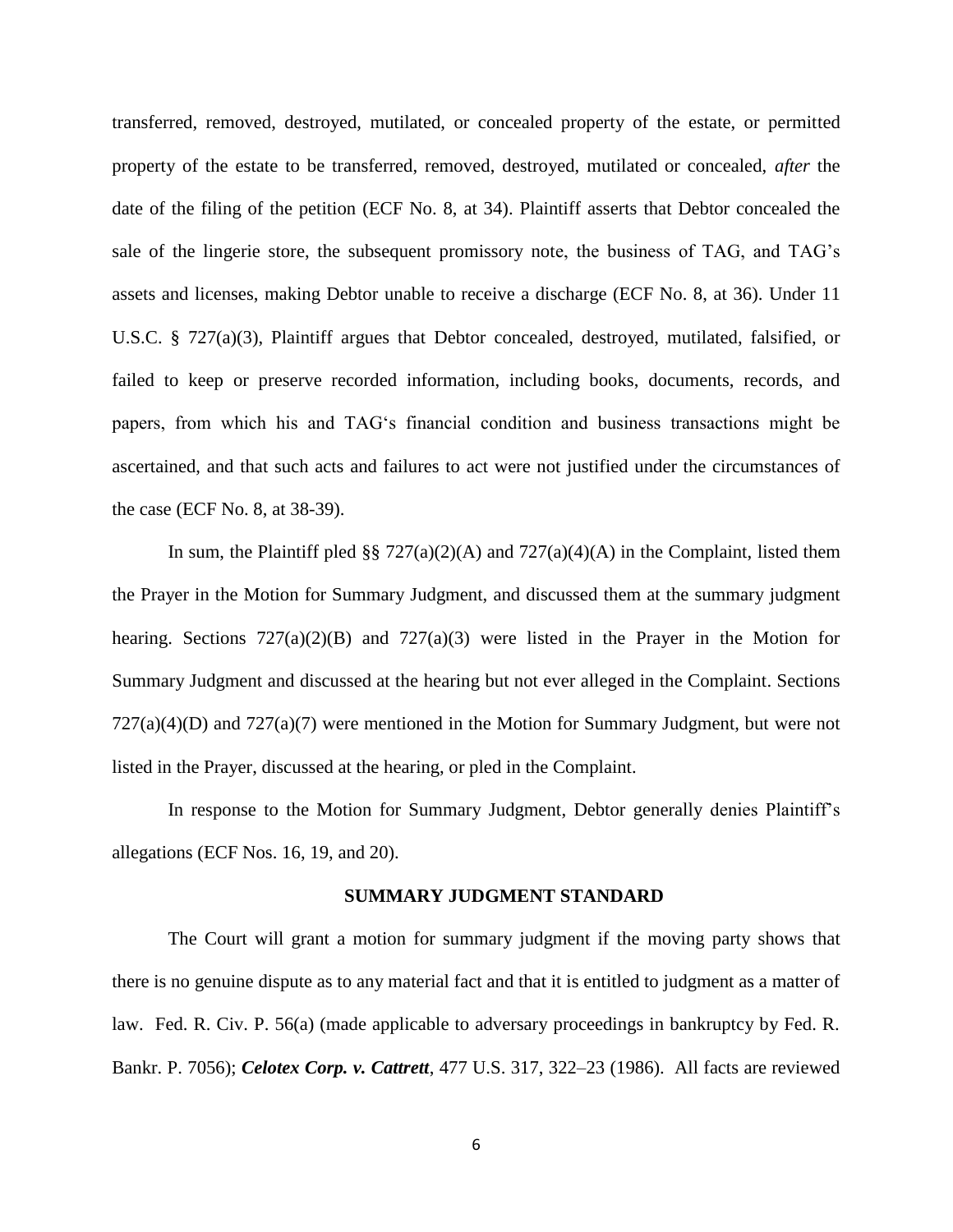and all inferences drawn in a light most favorable to the non-moving party. *James v. Sadler*, 909 F.2d 834, 837 (5th Cir. 1990). "As to materiality … only disputes over facts that might affect the outcome of the suit under the governing law will properly preclude the entry of summary judgment. Factual disputes that are irrelevant or unnecessary will not be counted." *Anderson v. Liberty Lobby, Inc.*, 477 U.S. 242, 248 (1986). "The standard of review is not merely whether there is a sufficient factual dispute to permit the case to go forward, but whether a rational trier of fact could find for the non-moving party based upon the record evidence before the court." *Id.* (citing *Masushita Elec. Indus. Co., Ltd. v. Zenith Radio Corp.*, 475 U.S. 574, 586 (1986). "The mere existence of a scintilla of evidence in support of the [non-moving party's] position will be insufficient; there must be evidence on which the jury could reasonably find for the [non-moving party]." *Anderson v. Liberty Lobby, Inc.*, 477 U.S. 242, 252 (1986).

### **DISCUSSION**

As a preliminary matter, the Court feels compelled to note on the Record that due to the differences between the Complaint and Motion for Summary Judgment, as well as the overall lack of organization of the pleadings, the most difficult task in this matter was discerning what the arguments of the Parties were. That said, the Court must perform a preliminary analysis for those provisions that were argued as grounds for denial of discharge in the Motion for Summary Judgment but never pled in the Complaint. That is,  $\S$   $\frac{\$ {8}}{27(a)(2)(B)},  $\frac{727(a)(3)}{727(a)(4)(D)}$ , and  $727(a)(7)$ .

## *I. Provisions Not Pled in the Complaint: §§* **727(a)(2)(B), 727(a)(3), 727(a)(4)(D), and 727(a)(7)**

Under Bankruptcy Rule 4004(a), a complaint objecting to a debtor's discharge in Chapter 7 must be filed no later than 60 days after the first date set for the section 341(a) meeting of creditors. In this case, the Meeting of Creditors was held on December 22, 2011. Plaintiff timely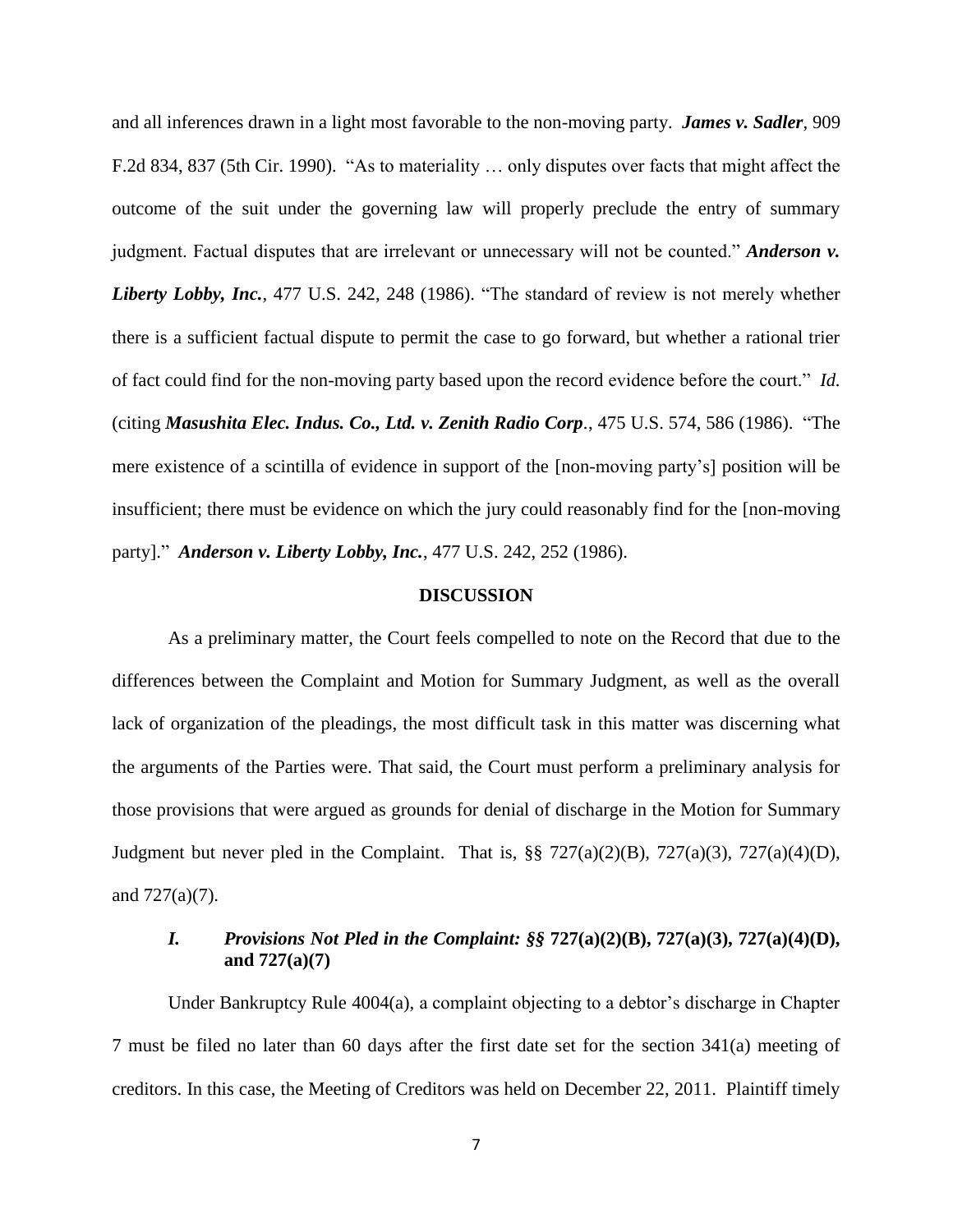filed her Complaint for denial of discharge on December 9, 2011. The Complaint included causes of action under §§ 727(a)(2)(A) and 727(a)(4). On April 17, 2012, more than 60 days after the Meeting of Creditors, Plaintiff filed her Motion for Summary Judgment arguing additional grounds for denial that were not pled in the Complaint:  $\S$   $\frac{\sqrt{27(a)(2)(B)}}{27(a)(3)}$ ,  $727(a)(4)(D)$ , and  $727(a)(7)$ . The additional grounds for denial of discharge not timely pled in the Complaint cannot be admitted as additional counts because they were not timely filed under Rule 4004(a).

In *Kontrick v. Ryan*, 540 U.S. 443, 450 (2004), a bankruptcy court granted a defendant's motion to strike allegations that first appeared in the plaintiff's summary judgment submissions, including the plaintiff's motion itself. There, the Supreme Court of the United States noted that the bankruptcy court used the plaintiff's amended complaint as its "baseline" and struck as untimely any allegations in the motion for summary judgment that were not previously brought in the amended Complaint. *Id.* Further evidence that it is appropriate to only consider those claims stated in the complaint is in *Damm v. Cooper,* 288 Fed. Appx. 130, 131 (5th Cir. 2008), where the Fifth Circuit did not consider the arguments in the plaintiff's appellate brief that were "incoherent" and "concern[ed] matters that [were] not relevant to and exceed[ed] the scope of the claims asserted in his third amended complaint."

Accordingly, §§  $727(a)(2)(B)$ ,  $(a)(3)$ ,  $(a)(4)(D)$  and  $(a)(7)$ , which were not pled in the Complaint, will not be considered in support of Plaintiff's Motion for Summary Judgment.

Specifically, the Court will not consider the  $\S 727(a)(4)(D)$  claim where Plaintiff argues that Debtor should be denied discharge because he knowingly and fraudulently withheld records from the Trustee and Plaintiff. (ECF No. 8, at 36). Although the Complaint listed  $\S 727(a)(4)$  in the heading of Count II of the Complaint, as previously stated, all of the citations, arguments,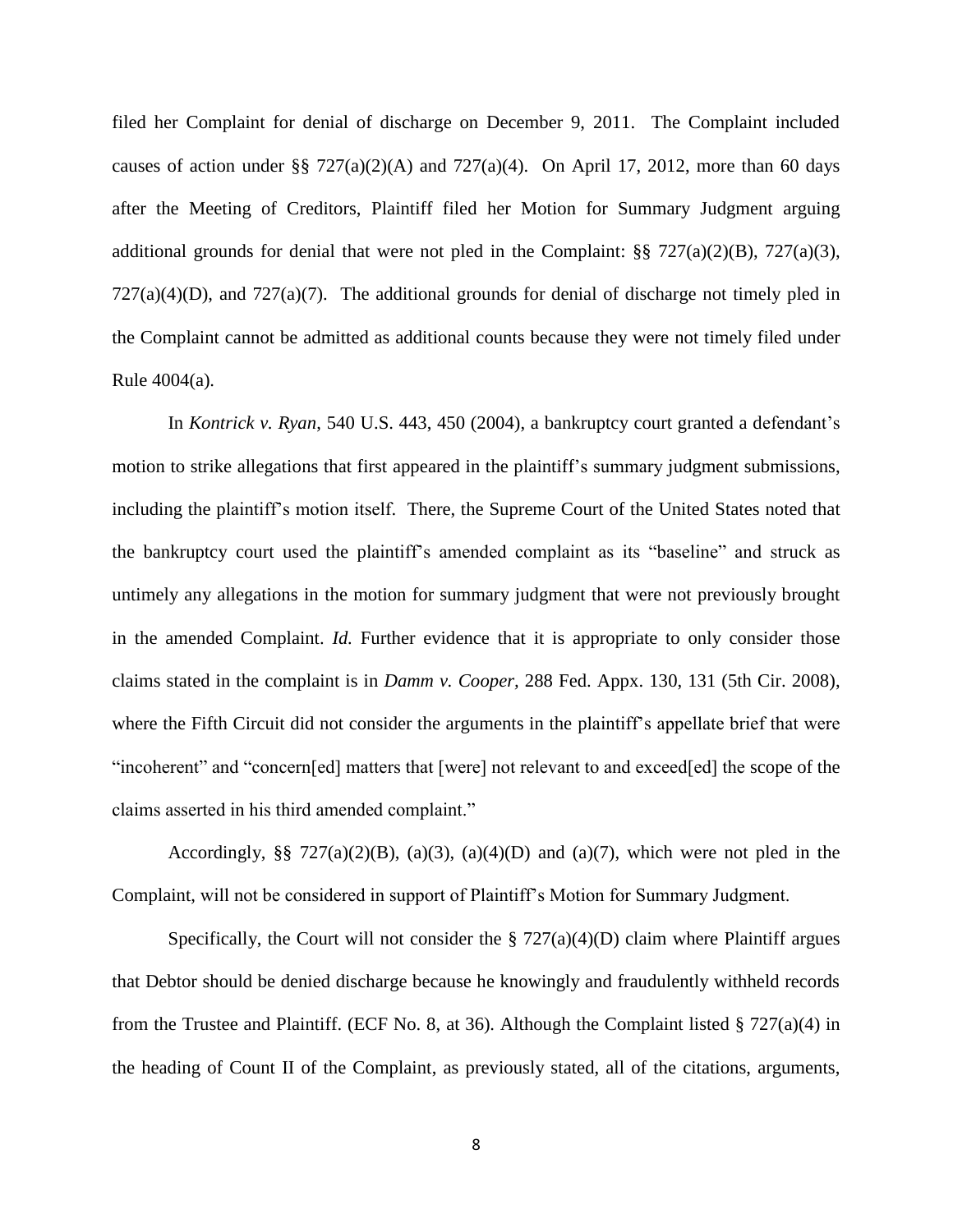and factual allegations under this heading go only to  $\S$  727(a)(4)(A). The (a)(4)(D) claim appears for the first time in the Motion for Summary Judgment, and even then only in the Analysis and not in the Prayer. While the factual allegations made in the Motion and Complaint that support the (a)(4)(A) claim and (a)(2)(A) claim might support a cause of action under  $\S 727(a)(4)(D)$ , an  $(a)(4)(D)$  claim was not timely pled. Given that the same set of facts could potentially give rise to claims under multiple provisions of § 727, it is particularly important for the Plaintiff to provide adequate notice to the Defendant of which provisions of § 727 are being pled.

Further, the Court will not consider the  $\S 727(a)(2)(B)$  claim. Subsections  $727(a)(2)(A)$ and (a)(2)(B) define similar, but nevertheless different, causes of action. Section  $727(a)(2)(A)$ addresses conduct that occurred within one year *before* the petition date, while § 727(a)(2)(B) addresses conduct occurring *after* the petition date. The Plaintiff never cites to § 727(a)(2)(B) in the Complaint nor refers to the elements of the provision. On the other hand, she specifically cites to  $\S 727(a)(2)(A)$  and makes arguments for a cause of action under the elements of that provision.

This case is distinguishable in many ways from *Materials Products Int'l., Ltd. v. Ortiz (In re Ortiz)*, Cause No. A-11-CV-311-LY (5th Cir. 2012). In *Ortiz*, the U.S. District Court for the Western District of Texas ruled that both a  $\S$  523(a)(2)(A) and (a)(2)(B) cause of action were adequately pled by citing to the umbrella provision of  $\S$  523(a)(2). In this case, by analogy, Plaintiff never cited to the broader umbrella provision of  $\S 727(a)(2)$ . Rather, Plaintiff cited specifically to § 727(a)(2)(A). It cannot be said that in citing § 727(a)(2)(A), Plaintiff incorporated § 727(a)(2)(B). Moreover, Plaintiff's theory under § 727(a)(2) seems to center on the allegation that Debtor transferred the lingerie store within one year before signing his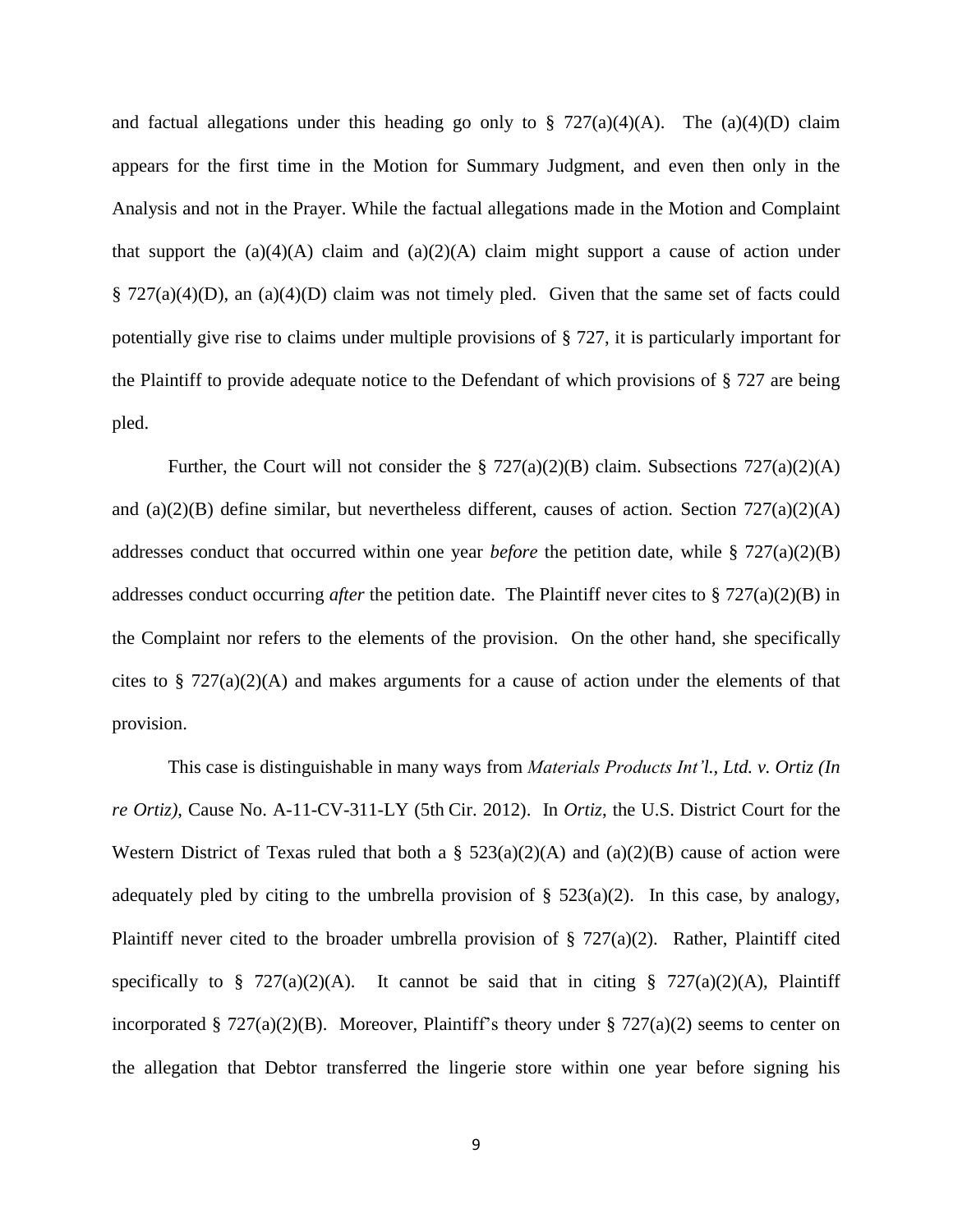bankruptcy petition. This constitutes conduct occurring before the filing of the petition, which falls under § 727(a)(2)(A). Thus, unlike in *In re Ortiz*, the facts in the Complaint in this case support a cause of action specifically under  $(a)(2)(A)$  and not  $(a)(2)(B)$ .

In sum, in considering Plaintiff's Motion for Summary Judgment as to her Complaint for denial of discharge under § 727, this Court will consider only those provisions of § 727 that were adequately and timely pled in the Complaint.

### *II. Provisions Pled in the Complaint: §§ 727(a)(4)(A), 727(a)(2)(A)*

In both the Complaint and in the Motion for Summary Judgment, Plaintiff alleged causes of action under §§ 727(a)(4)(A) and 727(a)(2)(A). If either of these grounds justifies summary judgment for the denial of discharge, the Court need not consider the other. *See Beaubouef*, 966 F.2d 174, 177 (5th Cir. 1992) (citing *Matter of Perez*, 954 F.2d 1026, 1027 (5th Cir. 1992)).

Subsection  $727(a)(4)(A)$  of the Bankruptcy Code prevents a debtor from receiving a discharge where he "knowingly and fraudulently, in or in connection with the case … made a false oath or account." 11 U.S.C.  $\S$  727(a)(4)(A). The Plaintiff has the burden of proving that (1) the debtor made a false statement under oath; (2) the statement was false; (3) the debtor knew the statement was false; (4) the debtor made the statement with fraudulent intent; and (5) the statement was material to the bankruptcy case. *In re Beaubouef*, 966 F.2d at 178. A false statement or omission in the debtor's schedules is sufficient to justify the denial of discharge. *Id.* (quoting *Collier on Bankruptcy* ¶ 727.04[1], at 727-59 (15th ed. 1992)).

For fraudulent intent to be found, the debtor need only have acted with reckless disregard for the truth, which can be proven by circumstantial evidence. *Matter of Chastant*, 873 F.2d 89, 91 (5th Cir. 1989); *see also In re Sholdra*, 249 F.3d 380, 382 (5th Cir. 2001) (finding "reckless disregard for the truth" where debtor made false statements, amended schedules only after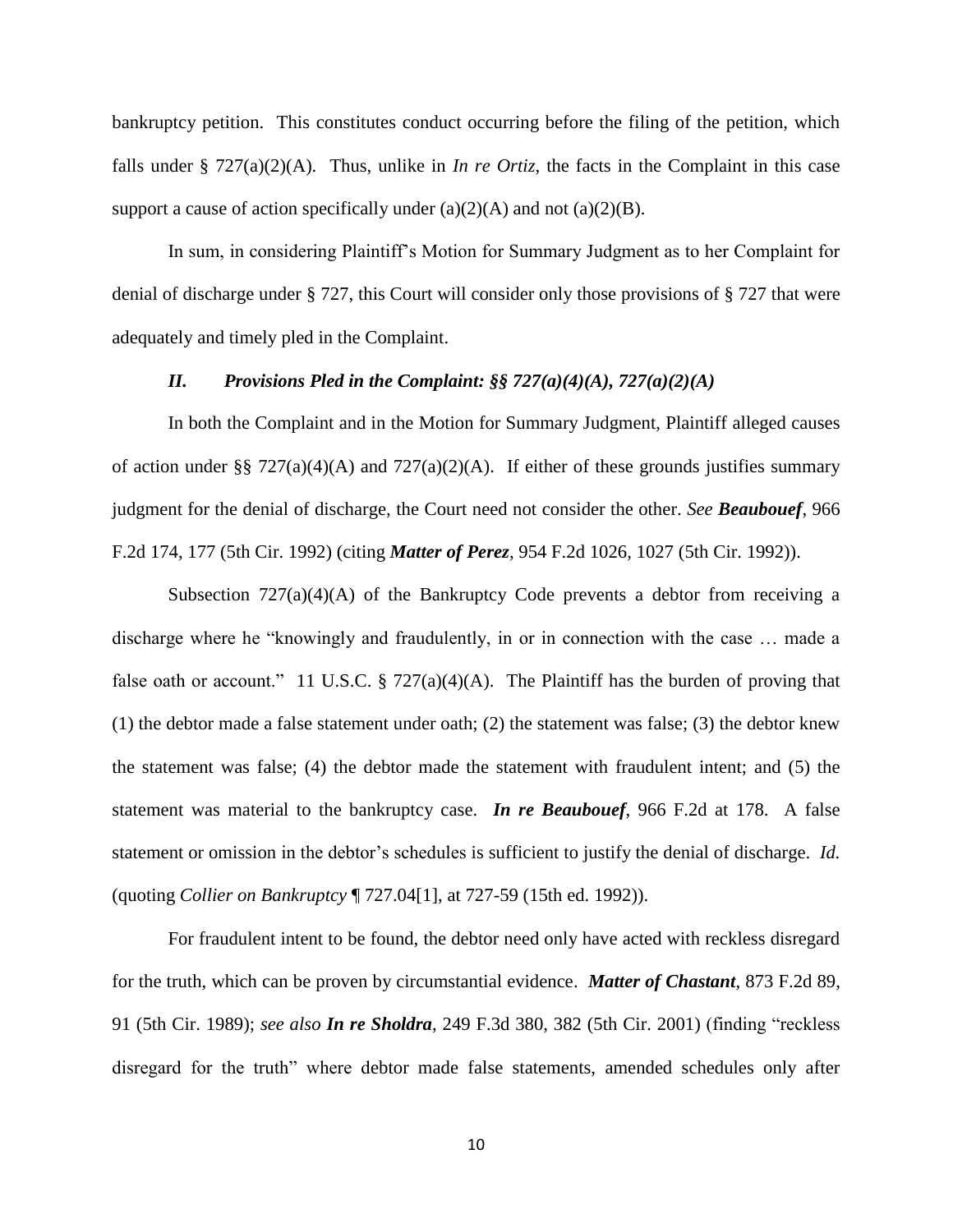creditor pointed out their falsehood, and did not present any additional facts creating a genuine issue of material fact); *In re Beaubouef*, 966 F.2d at 178 (finding "reckless indifference to the truth" where there was more than one falsehood and debtor failed to take advantage of an opportunity to clear up inconsistencies and omissions when filing amendments); *In re Tully*, 818 F.2d 106, 111 (1st Cir. 1987) (finding "cavalier indifference and a pattern of disdain for the truth" where debtor repeatedly failed to list significant assets on his schedules).

In *In re Sholdra*, 249 F.3d at 381, for example, a creditor filed a motion for summary judgment under §  $727(a)(4)(A)$  when the debtor amended his schedules only after his deposition confirmed the existence of false statements. The debtor failed to respond to the motion for summary judgment. *Id*. Summary judgment was awarded to the creditor because it was undisputed that the debtor had made false statements in his original schedules and there were no issues of material facts since the debtor failed to respond. *Id.* at 383. On appeal, the Fifth Circuit considered the debtor's waiting to file amendments until after the original document's falsity had been revealed as a factor in finding that fraudulent intent existed. *Id.* at 382-83. The Fifth Circuit previously acknowledged in *Beaubouf*, 966 F.2d at 178, that "honest mistakes" in omissions on schedules cannot warrant a denial of discharge. Nevertheless, the Circuit explicit stated in *Sholdra*, 249 F.3d at 382-83, that while subsequent amendment of incorrect schedules could preclude summary judgment denying discharge, that amendment does not counteract a finding of false oath.

In this case, Debtor made a false statement under oath when he filed his original Voluntary Petition and Schedules, as well as his first Amended Schedules, without disclosing the existence or sale of Undercover Style. Just as the debtor in *Sholdra* did not amend his schedules until after the deposition, Debtor here failed to report the existence or sale of Undercover Style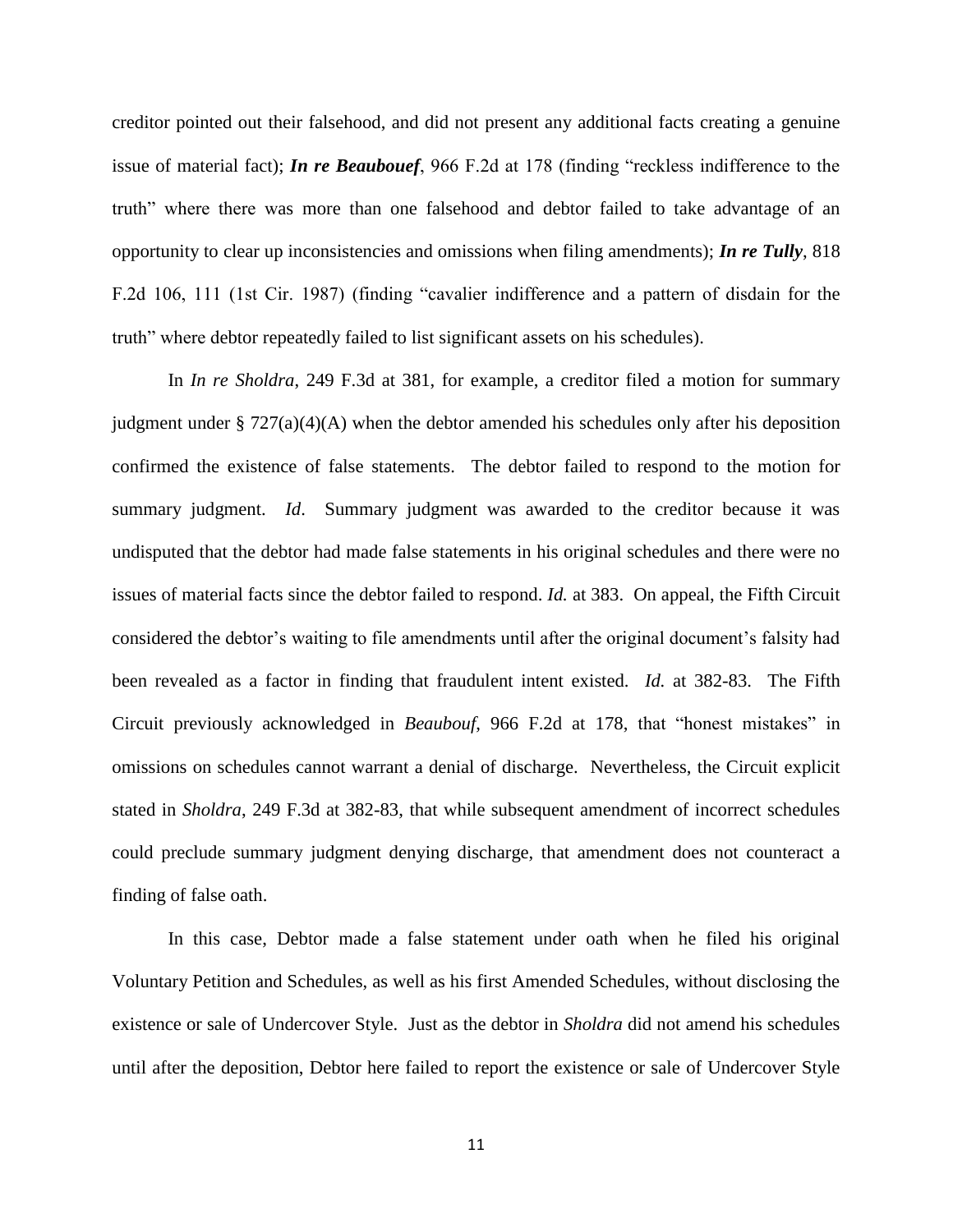until his third filed schedule, *after* its omission was challenged at the 341 Meeting. The fact that Debtor waited to file amendments until after the original documents' falsity was revealed at the 341 Meeting is a factor indicating fraudulent intent. Furthermore, in Debtor's Affidavit he admitted that he knowingly left Undercover Style off of his first filed Schedules. (ECF No. 20-2, at 5-6). Far from an "honest mistake," Debtor explicitly testified that he made a conscious decision not to list Undercover Style on the Schedules even though he signed the filings under penalty of perjury. Debtor stated:

I did not originally include [the sale of Undercover Style] in my schedules because I was desperate and in need of monies in order to pay attorney's fees in the defense of plaintiffs copyright case in Houston. However, during the 341 meeting the Trustee made it clear that if I failed to list any assets it could be considered fraud. The Trustee allowed me the opportunity to go back and amend my petition as required. At the conclusion of that meeting, I immediately advised my attorney to add the receivable and contents of a storage unit to Schedule B.

(ECF No. 20-2, at 5-6). In his Affidavit, Debtor seems to imply that he did not know that failing to list assets could be considered fraud and that he amended his filings as soon as the Trustee made this clear to him. (ECF No. 20-2, at 5-6). Regardless of whether Debtor "knew" the omission amounted to fraud, however, the Court finds that Debtor's conduct constituted reckless disregard for the truth, <sup>4</sup> which is sufficient to support a finding of fraudulent intent. *See Matter of Chastant*, 873 F.2d at 91.

Having found no genuine issue of material fact as to whether Debtor demonstrated fraudulent intent, the Court must next consider whether the omission of Undercover Style on the schedules was material to the bankruptcy case. "'The subject matter of a false oath is 'material,' and thus sufficient to bar discharge, if it bears a relationship to the bankrupt's business transactions or estate, or concerns the discovery of assets, business dealings, or the existence and

<sup>&</sup>lt;sup>4</sup> See cases cited, *supra*, at pp. 10-11, where courts found "reckless disregard for the truth."